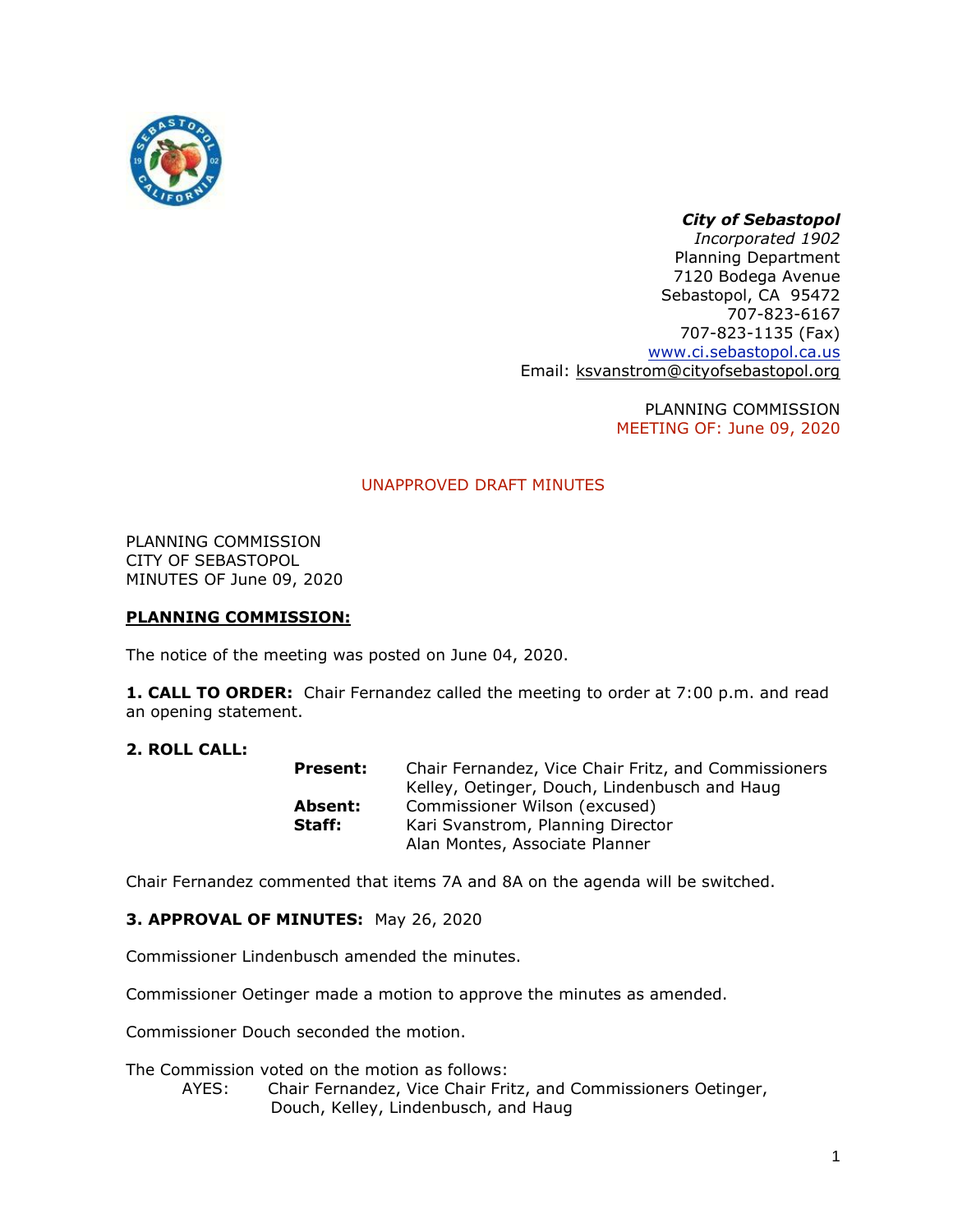NOES: None ABSTAIN: None ABSENT: Commissioner Wilson

**4. COMMENTS FROM THE PUBLIC ON ITEMS NOT ON AGENDA:** There were no members of the public in attendance who wished to speak. In addition, Associate Planner Montes and Director Svanstrom responded that no written comment had been received.

# **5. STATEMENTS OF CONFLICTS OF INTEREST:**

Chair Fernandez will recuse himself from Item 7A due to a proximity conflict.

**6. PLANNING DIRECTOR'S REPORT** (Update on Future Agendas, Action of Other Boards and City Council)

Director Svanstrom updated the Commission on the following:

- Provided updates related to COVID-19.
- Recent and upcoming Council actions.

Chair Fernandez asked for questions of Director Svanstrom from the Commission.

Commissioner Haug commented:

- Thanked Director Svanstrom for the report.
- After a prior Planning Commission discussion on parks, the Commission had requested a potential agenda item to include a walking tour of Ives Park as well as a tour of the Joe Rodota Trail connectors that are in Sebastopol.

- With restrictions related to COVID-19 being relaxed, she asked if it would be possible to schedule these items for a future Commission agenda.

• Parks are essential in providing people with much needed outdoor space, as is being highlighted by the pandemic, and it would be good to work towards improving the outdoor spaces we have.

Director Svanstrom commented:

- Those are flagged internally as items that need to be placed on an upcoming Planning Commission agenda.
- In addition, the consultant that is working on the pathway redesign for Ives Park will be bringing the schematic design to the Commission for their review before proceeding with construction drawings or redesign.
- The health order does not yet allow for group gatherings.
- Those items will be scheduled when the health order allows it and when the logistics of doing so can be worked out.
- Anticipates that the next couple of Planning Commission meetings to be virtual.
- The current health order limits group gatherings to no more than 10 people.

Commissioner Lindenbusch commented:

- Asked a clarifying question about the proposed gas station at Hwy 12 and Llano Road.
- This is the first Planning Commission meeting since the Governor's eviction moratorium which expired on May 31, 2020 as well as being formally in a recession.
- Asked if staff or the City Council have addressed the wellbeing of our community at risk of eviction or foreclosure.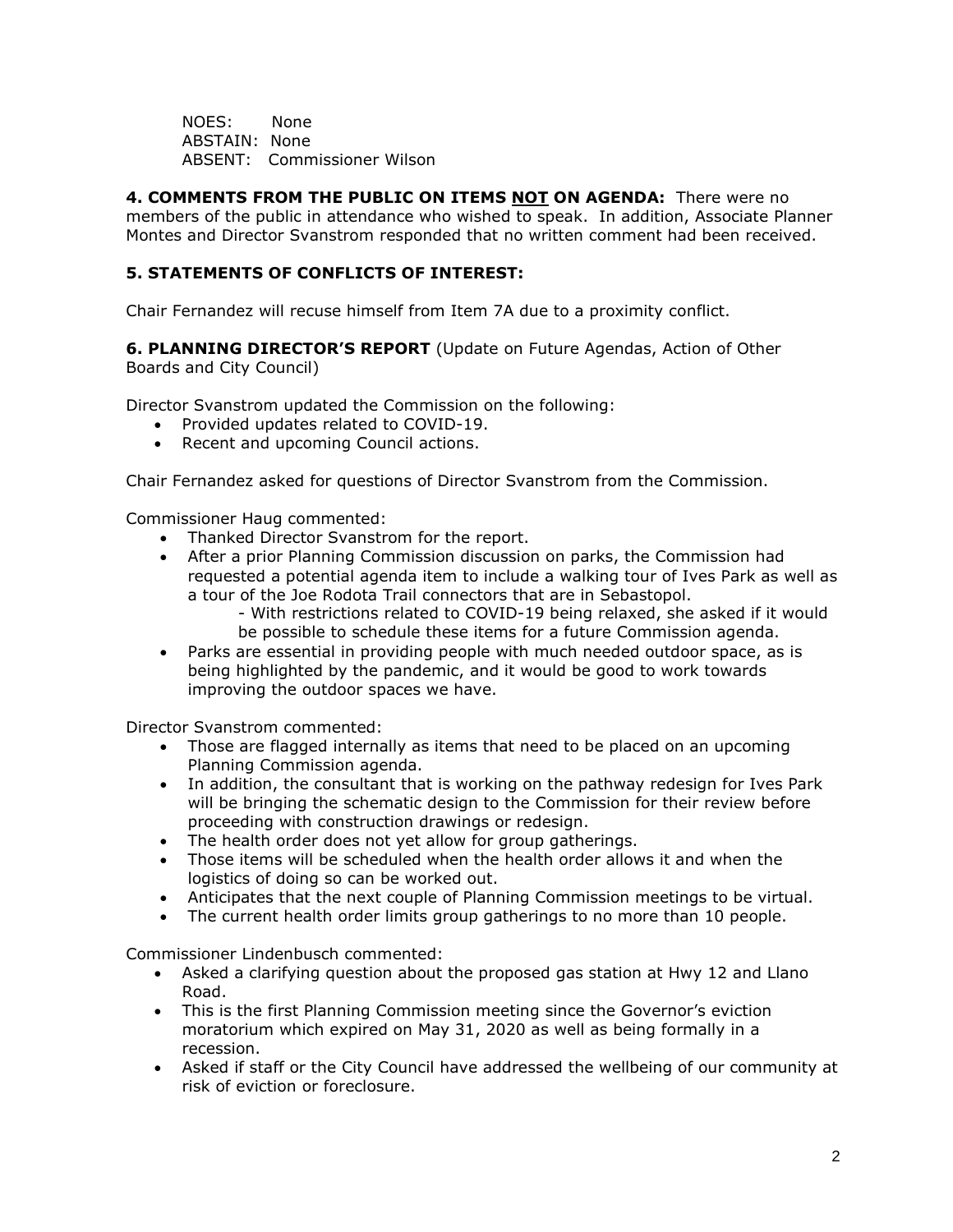Director Svanstrom responded:

- The City has not addressed that directly.
- The County Board of Supervisors also has a moratorium on evictions which covers the whole county.
- Believes the County's eviction moratorium expiration date goes beyond what the Governor's was.

Commissioner Lindenbusch commented:

- The expiration dates may have been extended and reiterated his interest in knowing what the City may be doing about that.
- Referred to the June 2, 2020 Weed Abatement Ordinance and asked if there were broad plans to provide information to the community about it.

Director Svanstrom commented:

- The City sends out two different types of newsletters.
- Additional information on fire season preparedness is included.
- The City's Fire Chief has been doing site visits and working with property owners on getting in compliance with the Weed Abatement Ordinance.
- A lot of the owners of the properties on the list of needing weed abatement are not local.

Commissioner Lindenbusch commented:

- At the last meeting, Commission Haug asked if the Commission was going to meet with the City's new Economic Vitality consultant.
	- Echoed support for agendizing a meeting between the Commission and CoMission.
	- Will be looking at CoMission's presentation to the City Council next Tuesday as well.
- Interested in hearing what is on the horizon for the Commission for the next couple months.

Director Svanstrom responded:

- Future forecasts are usually shared with the Chair of the Commission so agenda management can be coordinated.
- Forecasts can change, particularly with applications, which is why staff does not share specifics until legal notices have gone out and agendas are set.
	- Doing so in advance of that could cause confusion.
	- For items such as presentations, advance notice is usually provided.

Commissioner Lindenbusch commented:

- Understands, especially in terms of permit timelines which can be subject to a variety of factors.
- On other items, he requested that the Commission and staff work as collaboratively as possible to figure out what is on the horizon, especially with the pandemic and recession, it is important for everyone to be on the same page.

Director Svanstrom responded in the affirmative and commented:

- The Commission will be having a study session on development impact fees.
- The City has a consultant working on the required updates for that.
- This will be a bigger, comprehensive discussion as the update is not limited to one type of fee.
- This study session is anticipated to occur at one of the two Commission meetings in July.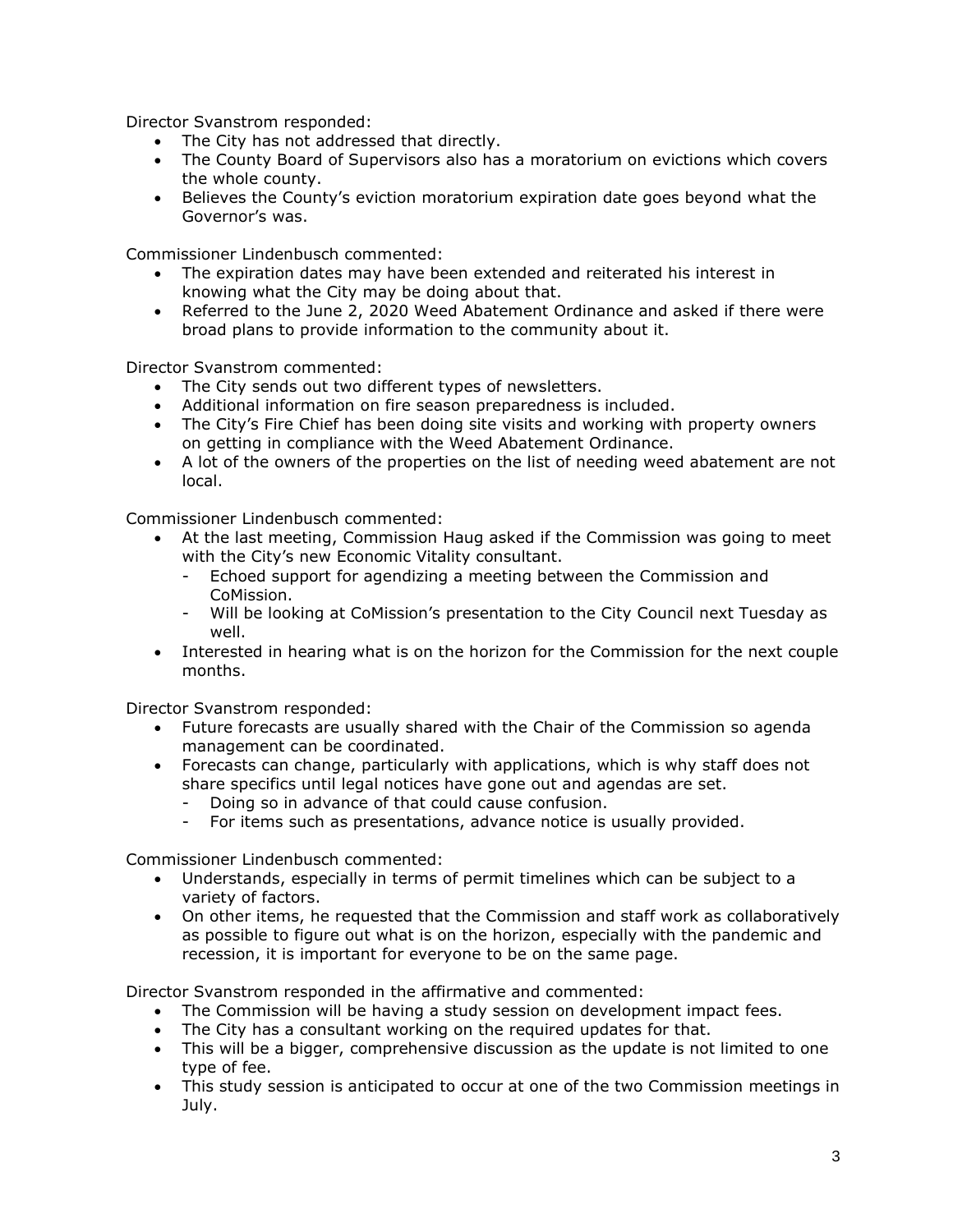Chair Fernandez confirmed that Commissioner Lindenbusch would be attending the next Council meeting as he is listed as the Commission's liaison and commented that Commissioner Lindenbusch could provide an update to the Commission at their next meeting.

Commissioner Lindenbusch responded in the affirmative.

Chair Fernandez commented that Commissioner Lindenbusch could email any topics he would like to be agendized to him so they could be considered for a future agenda.

There were no further questions of Director Svanstrom.

### **8. REGULAR AGENDA:**

## **A. RECEIPT OF ANNUAL LEVEL OF SERVICE REPORT**

Director Svanstrom provided an overview of the Annual Level of Service Report.

Vice Chair Fritz asked if staff had any updates on the proposed project by City Ventures at the north end of town.

Director Svanstrom responded that she has had conversations with them and that they are doing their due diligence (soils report, etc.) right now and believes they are planning on moving forward with the project.

Vice Chair Fritz asked if ADUs are counted and how they are categorized.

Director Svanstrom responded:

- ADUs are counted and, for income level, are categorized based on rent surveys that have occurred in surrounding areas.
- While Sebastopol has not yet conducted a rent survey, she would like to.

Commissioner Haug referred to a prior agenda item which involved a request for a whole house to be used as a vacation rental and asked if the City's moratorium is still in effect.

Director Svanstrom responded:

- COVID-19 has brought a lot of restrictions to vacation rentals.
	- As of now, short-term rentals cannot be rented for tourism.
	- They can only be rented for people who are trying to quarantine from the rest of their family and cannot do it otherwise, for health care workers, or for homeless people who need to quarantine.
- The City's moratorium is still in place.
- The consultant that the City was hoping to work with on this has not been available to meet and work with the Commission.
- The moratorium may need to be extended until that work can occur.
- A Use Permit, reviewed and approved by the Planning Commission, is required for short-term rental of an ADU.
- Both the Use Permit and moratorium apply to ADUs currently.
- A property owner can live in an ADU and rent out their main home as that would be considered a hosted rental which is not restricted.
- The City has seen a lot more applications for vacation rentals since beginning its work with Host Compliance, which is a monitoring service, although the pandemic has changed that.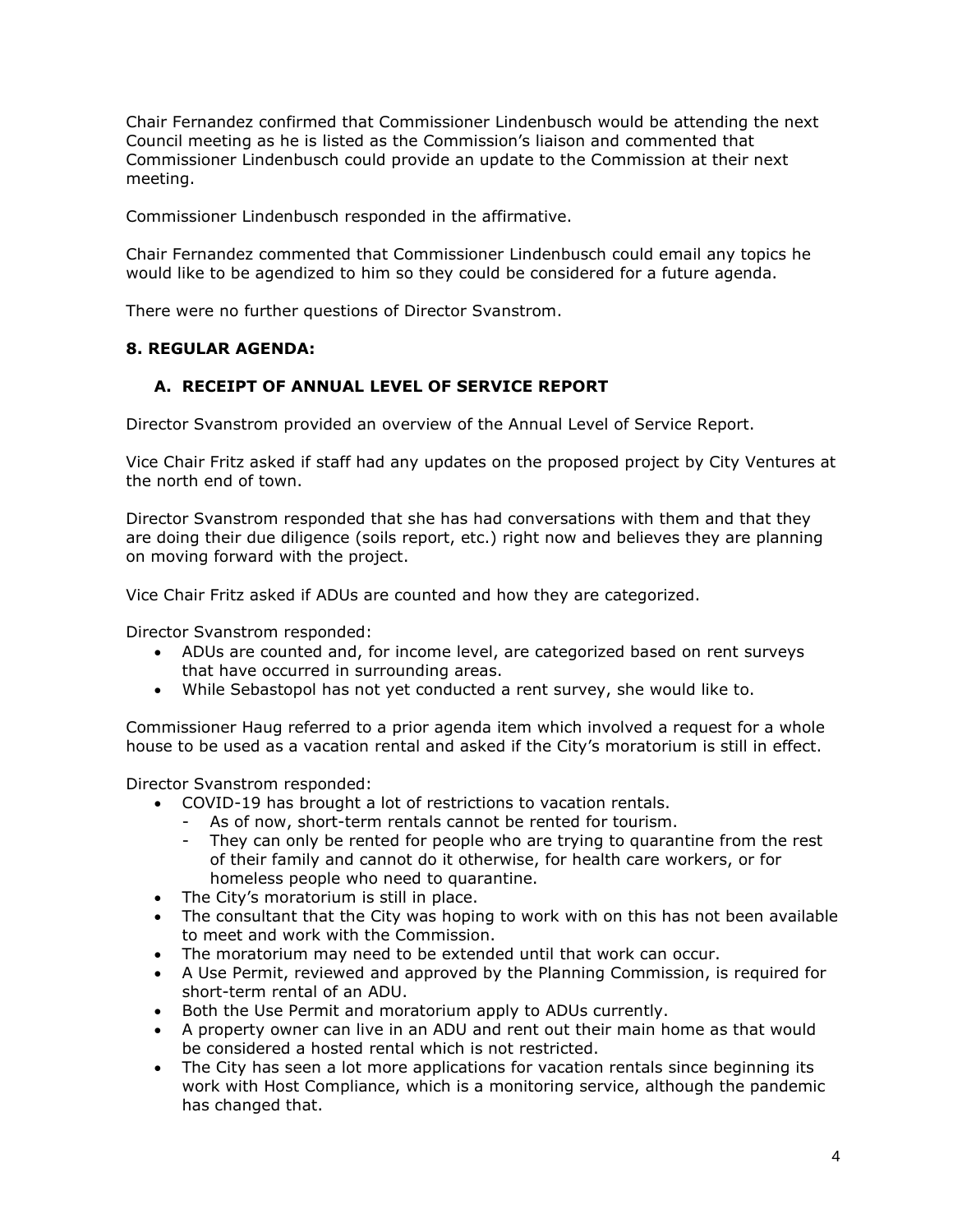Commissioner Haug commented:

- With the housing shortage, it seems odd to offer up vacation rentals which do not do anything to address our goals of providing more long-term housing.
- Suggesting incentivizing a developer to build a multi-unit property by allowing them to use it for vacation rentals for a period before converting it to long-term housing.
- Tourist dollars do not equate to a community benefit when it comes to our housing stock.

Director Svanstrom commented:

- Appreciates the sentiment.
- Knows of others that feel that way.
- Those comments are best saved for discussions specific to that matter.

Commissioner Douch expressed having no comments or questions.

Commissioner Kelley asked about our sewer and water capacity in terms of future development.

Director Svanstrom responded:

• Spoke on limitations while noting that the city does have sewer and water capacity to accommodate future development.

Commissioner Lindenbusch asked if staff had a sense of the numbers in terms of ADUs and how many were attached versus detached.

Associate Planner Montes stated that that information is being tracked but was not readily available and offered to send it out to Commissioner Lindenbusch and any others who may be interested at a later date.

Commissioner Haug referred to the fire department's concern about recruiting volunteers and asked if outreach has been done to young people who might not be able to find jobs now that we're entering into a recession and could use the experience for community and resume building that could lead towards a career down the road.

Director Svanstrom responded:

- The hiring age has been reduced from 21 to 18.
- Volunteer fire fighters are paid a stipend.
- Volunteer fire fighters would need to live within a certain radius to ensure a timely response.
- The City is in the process of hiring its first paid fire fighter, other than the Fire Chief.
- Not sure what the Fire Chief does in terms of recruitment.
- The fact that Sebastopol still has an all-volunteer fire force is pretty amazing.
- Our fire fighters have good equipment and training available to them.
- Community outreach is also a part of it.

Commissioner Douch commented:

- Knows it is a regional problem, more than a personnel problem having recently attended SRJC's EMT Program.
- There is great outreach to get placement in volunteer fire departments, et cetera.
- It is more about the number of interested and qualified people in the vicinity of the fire department that is doing the recruitment.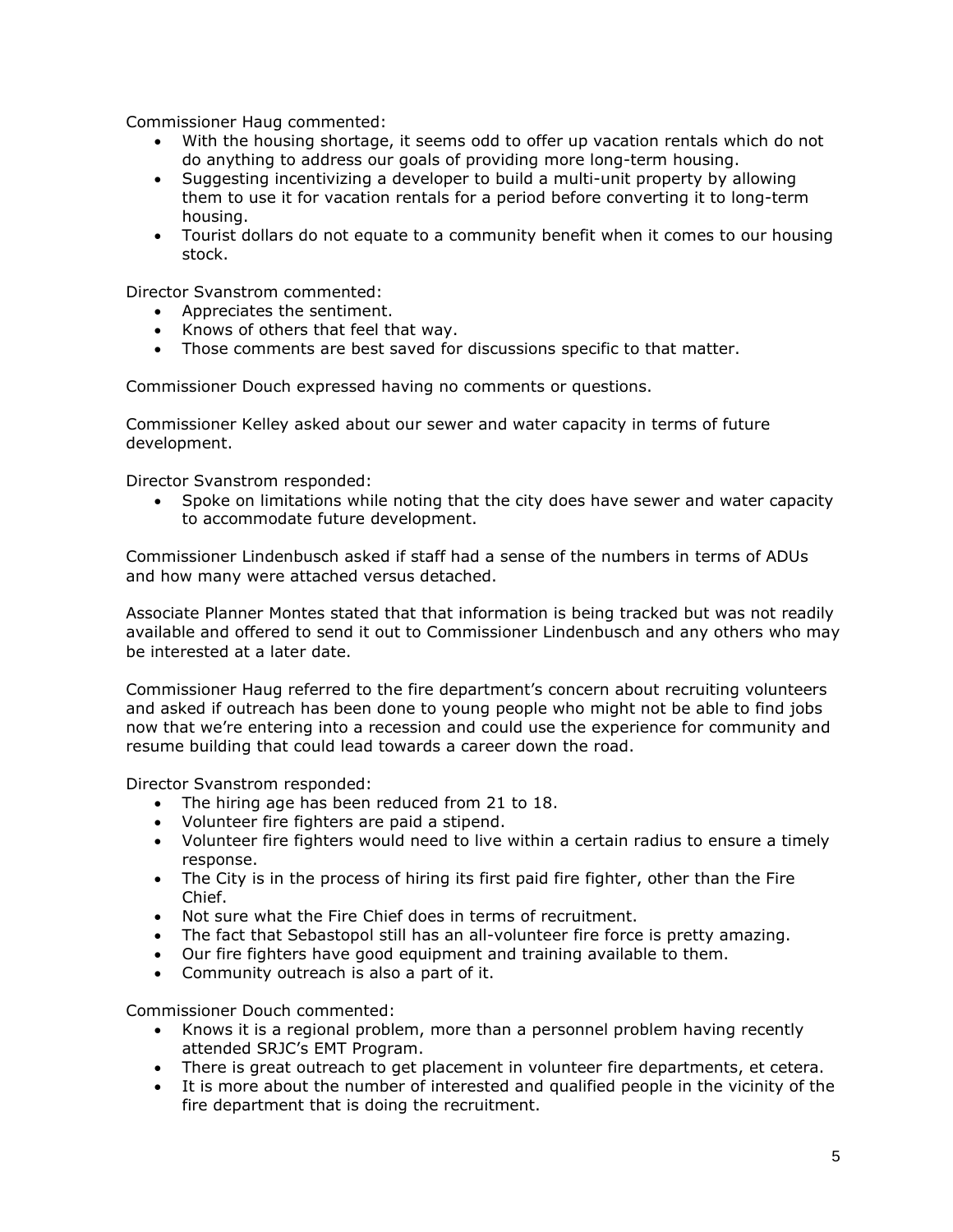Commissioner Oetinger expressed appreciation for receiving the Level of Service report every year as she finds the snapshot it provides to be very helpful.

Commissioner Douch commented in past years we have had a pretty good spreadsheet that shows information on level of service with respect to traffic in the downtown which he did not see this time.

Director Svanstrom responded that that was not included but could be requested next time.

Associate Planner Montes concurred and commented that that information was not received this year.

Commissioner Douch commented:

- It is an interesting piece of information because we hear a lot of concern around traffic and it is often very unscientific.
- It is interesting to see the trends and how slowly the trends have changed.
- Generally speaking, there has been a decrease in level of service over the last number of years and it hasn't been as dramatic as you might expect on the one hand.
- On the other hand, it is at least quantified and gives a good snapshot which is helpful when looking at applications when they come through and on how traffic may or may not be impacted.

Director Svanstrom responded:

- Regionally the SCTA (Sonoma County Transportation Authority) has commissioned a county-wide traffic modeling.
- The City asked for information on how many passthrough trips we have as a gateway to the coast for many in the area.
- That data showed a significant number of passthrough trips.
- Looking at ways to divert traffic away from the heart of our community for passthrough trips.
- Can check on the status of that and send a link out once it has been finalized.

Commissioner Douch responded that that sounds excellent.

Chair Fernandez asked if the Railroad Forest project is the type of project that would be listed in the Level of Service report.

Director Svanstrom responded:

- Normally a project like that would be included in our Capital Improvement Program document.
- The City does not currently have a long-range parks and recreation master plan.
- Railroad Forest is a pretty new open space acquisition for the City, and it needs a lot of work in terms of vegetation management and removal of invasive species.
- That work would generally be identified in a longer-range master plan.
- Does not believe the City has ever had a parks and recreation master plan other than something site specific.
- The Railroad Forest is mentioned in the Laguna Master Plan, but that was prepared before the City acquired it.
- We will have to see where things are with the City budget over the next couple years due to COVID-19.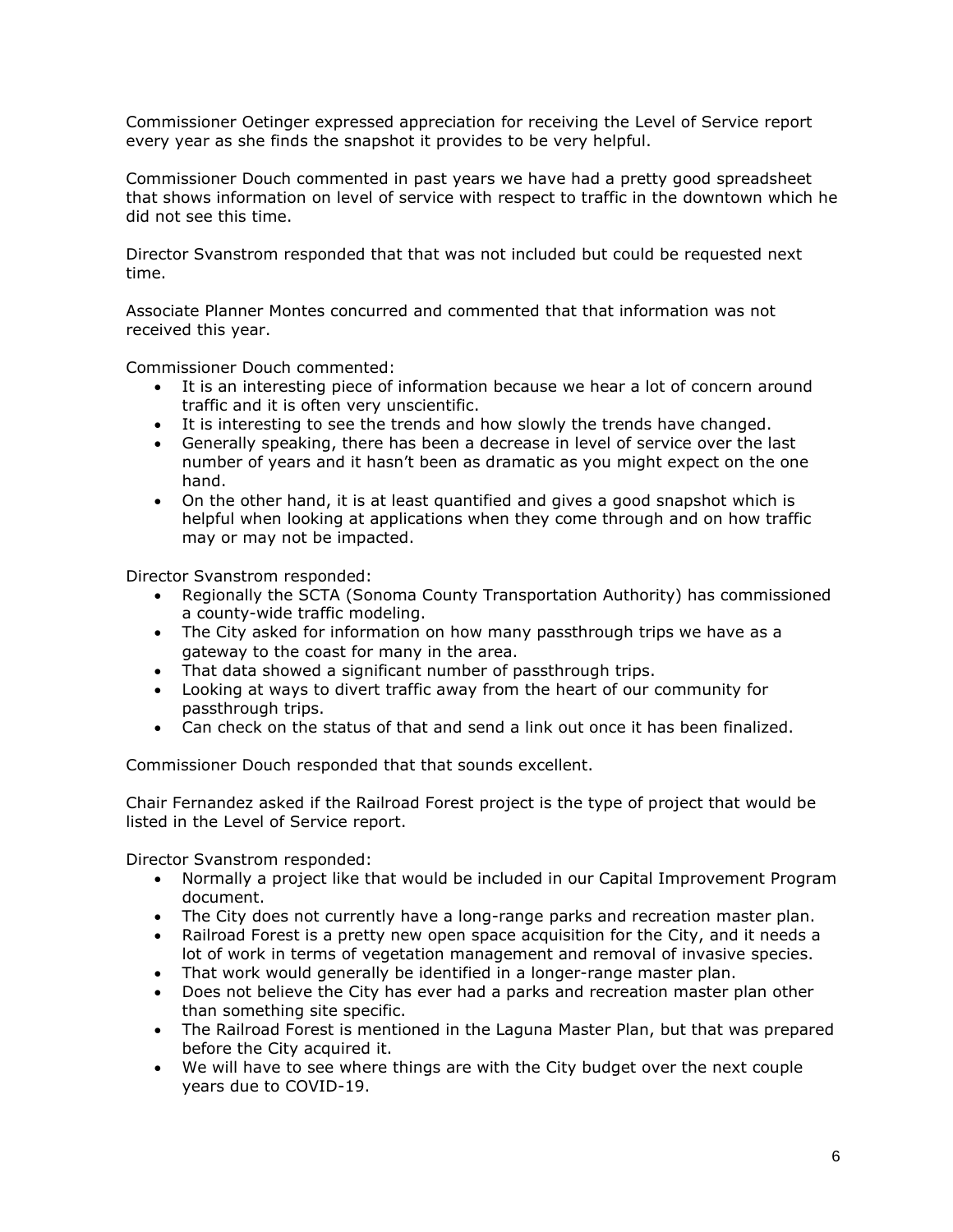• The General Plan had identified a Parks and Recreation Master Plan as something we should be doing.

Chair Fernandez commented:

• Railroad Forest could also fall under the title of environmental issues which is why he asked if inclusion of it would be appropriate.

Commissioner Lindenbusch asked if WSCUHSD (West Sonoma County Union High School District) has communicated their intent for the Laguna High School property if they are to close the school.

Director Svanstrom responded that WSCUHSD has not been in communication with the City on that.

Chair Fernandez asked if members of the public wished to speak on this item.

Suzanne Houston, a resident of Sebastopol, commented:

- Thanked the Commission for the opportunity to speak.
- Comments are not specifically on this agenda item.
- Unsure if this is the appropriate forum for her remarks.
- Works at O'Reilly Media.
- Approached Barney Aldridge of The Barlow about the possibility of working with the City on indefinitely closing McKinley Street (through The Barlow channel) to avail that space to restaurants, tasting rooms, and breweries that are there to create a pedestrian byway.
- Does not see the need for car traffic along that thoroughfare at all given the parking that surrounds the area.
- Closing McKinley Street would provide for more social distancing and opportunities for those businesses to expand their seating capacity.
- Thanked the Commission for their time.

Chair Fernandez suggested that Ms. Houston attend the next City Council meeting as they will be receiving a report on community vitality and her suggestion would seem to fit in with that.

Director Svanstrom commented:

- Provide an update on recent Council action to allow businesses to use parking spaces and sidewalks, with an expedited review process, to be able to create parklets.
- An article on this action was in today's Sonoma West.
- Most of McKinley Street (from Taylor Lane down to Morris Street) is owned by The Barlow.
- On a temporary basis, closing that section of McKinley Street for the reason described, is something that the City would be willing to look at.
- Some businesses at The Barlow have already contacted the City about expanding their outdoor seating areas.

Ms. Houston responded:

- The Barlow has done a beautiful job.
- The number of parking spaces on McKinley Street is 29 by her count and it seems like the offset of removing them would be worth considering.
- Did not realize that that section of McKinley Street was owned by The Barlow.
- Thanked staff for the information.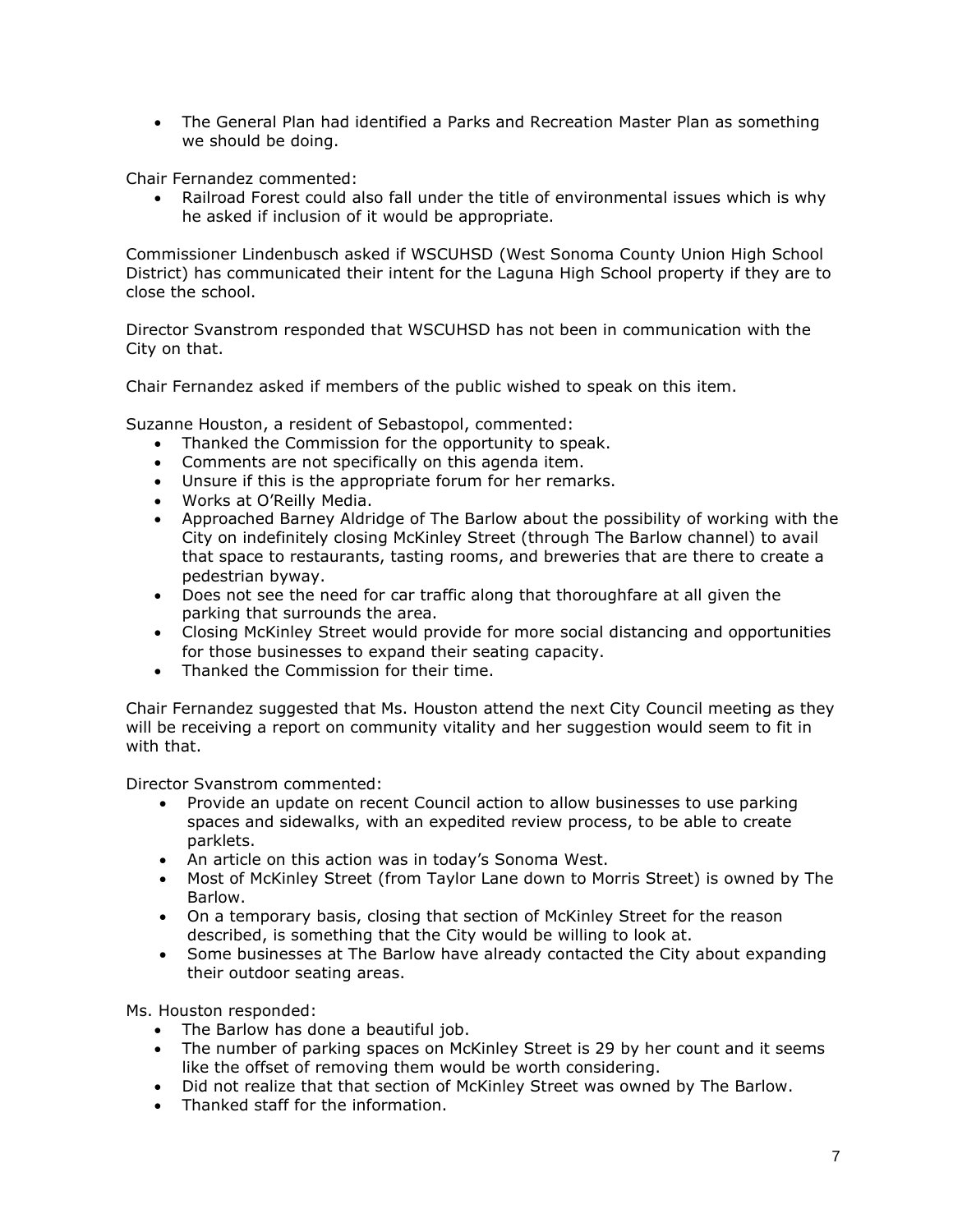Hearing nothing further, Chair Fernandez closed public comment.

Hearing no further questions or comments, Chair Fernandez closed this item and departed the meeting.

## **7. PUBLIC HEARING:**

### **A. USE PERMIT: Shahrokh Moaveni (742 South Main Street) – Project #2020- 030**

This is an application, submitted by Shahrokh Moaveni, requesting approval to allow a fitness facility and personal storage use to co-locate and occupy the northmost suite in an existing building at 742 South Main Street (formerly occupied by a mattress store). The fitness center is proposed to be open 24/7 and will occupy 2,052 sq. ft. within the existing building. In addition, 1,172 sq. ft. will be for a personal storage use within the existing building. This property is in the General Commercial Zoning District.

Vice Chair Fritz introduced this item and asked to hear from Associate Planner Montes.

Associate Planner Montes presented the staff report.

Commissioner Douch asked for the current situation with the potential tenant (Sues Circuit) and asked if the use type would be identical to a fitness facility like Coaches Corner.

Associate Planner Montes concurred on the use type being the same and commented:

• Condition of Approval #4 in the staff report reads that the personal storage use shall not exceed approximately 3,200 sq. ft. however, it was supposed to read 1,172 sq. ft. unless the Commission found the increase appropriate.

Commissioner Douch reiterated his question about the status of the potential tenant and commented that he could hold his question until the Commission has an opportunity to ask questions of the applicant. He further asked, if approval of this as a gym use would stand for future gyms which could include formula businesses such as 24 Hour Fitness.

Associate Planner Montes concurred in that is how the conditions are written and noted the opportunity for additional conditions that could be more specific in terms the type of use if that is the desire of the Commission.

Commissioner Douch commented:

• Sues Circuit is a very specific kind of use that may be more compatible as a 24 hour business than a 24 Hour Fitness type of facility.

Commissioner Haug asked if the applicant is someone who has a master lease on the space and is trying to sublease the space, or if they own the property and are trying to obtain people to lease the space.

Associate Planner Montes responded that the applicant is the property owner and noted that they have been in preliminary discussions with Sues Circuit and that the personal storage portion was being added to accommodate that use.

Commissioner Haug asked if the applicant would be operating the personal self storage facility themselves.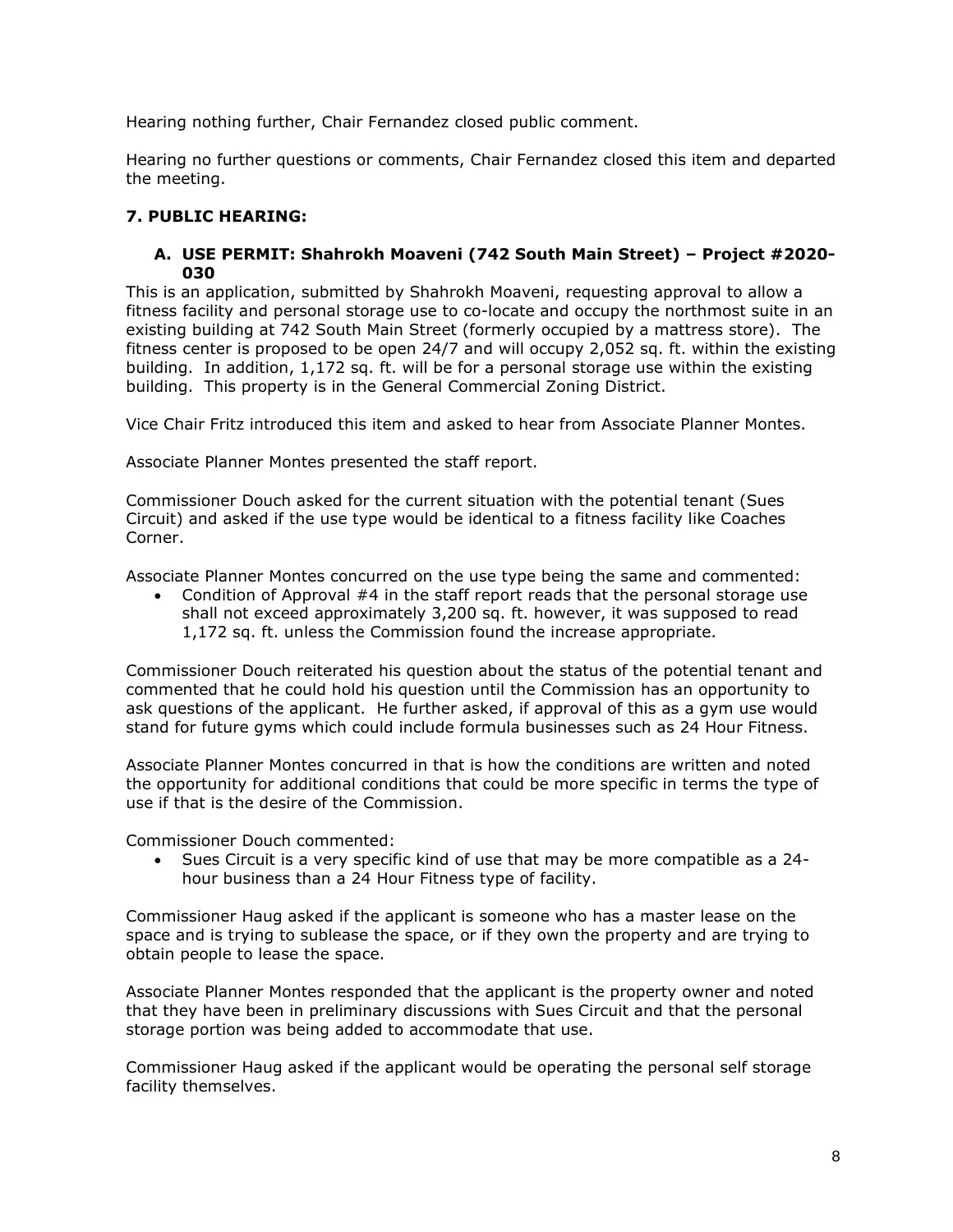Associate Planner Montes responded in the affirmative as that was his understanding from the applicant.

Commissioner Haug asked what hours of operation Sues Circuit has in their current location.

Associate Planner Montes responded that he understood that their clients have 24-hour access to their facility as has been approved. He noted that he did not believe that they have specific classes scheduled at this time.

Commissioner Kelley asked for the boundary of the Downtown Core for purposes of the Formula Business Ordinance.

Associate Planner Montes commented that this property is outside of the boundary for the Downtown Core.

Vice Chair Fritz commented that the Downtown Core goes to Willow Street (near the Post Office).

Director Svanstrom commented:

- This site is outside the Downtown Core.
- As Commissioner Douch commented, while Sues Circuit may be a potential tenant, any Use Permit approved, unless specifically conditioned otherwise would allow for any type or brand of fitness center.

Commissioner Kelley recalled that Sues Circuit was at one time a franchise business.

Commissioner Oetinger recalled that Sues Circuit was once a Curves for Women which is a national brand until Sue broke off from that organization.

Commissioner Kelley commented:

- Uncomfortable reviewing and deciding on this application without knowing who the tenant will be.
- A lot of the proposed improvements have not been presented to the Commission, probably because this is preliminary.
- This is an unusual type of application for the Commission to review.

Commissioner Lindenbusch asked staff how the parking surplus, if this were to become a 100% storage facility, would match up with the broader goals of the southern gateway district in the General Plan.

Associate Planner Montes responded that he did not have specific thoughts on that.

Commissioner Oetinger referred to a comment letter that was sent to staff from a woman named Lynda Kanzler who resides in Sebastopol and asked if staff knew where she lives.

Associate Planner Montes responded that Ms. Kanzler did not provide her address.

Commissioner Oetinger confirmed that Ms. Kanzler's main concern was with the fitness use being 24-hours.

Associate Planner Montes responded in the affirmative.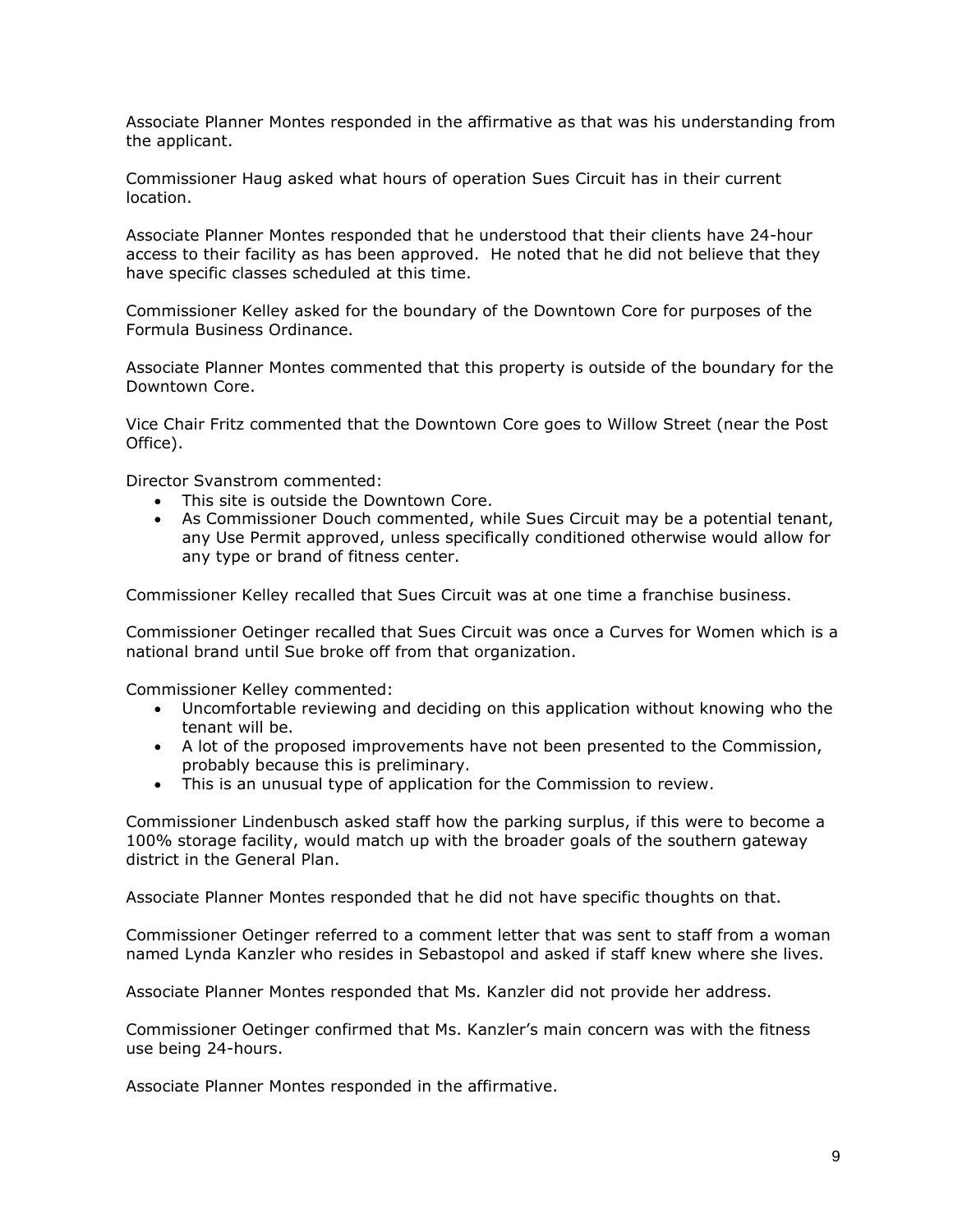Commissioner Oetinger asked if staff had any updates on the storage facility that was proposed at the south end of town near Sequoia Burger.

Director Svanstrom responded:

- The Council submitted a letter of concern for a preliminary design review application for that use.
- Believes the applicant is planning on moving forward with the application in some form although she was not sure of the current status of it.

Commissioner Oetinger commented that that would put three storage unit facilities at the south end of town, especially if the whole building (for this application) were to become a storage facility which could be a concern.

Director Svanstrom commented:

- The City revised its Formula Business Ordinance to now require a Conditional Use Permit for a formula business anywhere in town, not just in our Downtown Core.
- A specific condition can be added to this approval to indicate that this is not to allow a formula business.
- Suggested that a specific condition be added to clarify that point for the applicant and any future business.

Associate Planner Montes referred to Condition of Approval #9 which states that a Conditional Use Permit shall be required for any formula business, not otherwise prohibited, unless in conformance with the Formula Business section.

Director Svanstrom thanked Associate Planner for including that in the Conditions of Approval for this application.

Vice Chair Fritz commented:

- Found it a little unusual that an exercise facility would need a Use Permit in a General Commercial district.
- Realizes that that is not something that should be discussed during their review of this application.

Director Svanstrom responded:

- Has worked for other communities that require a Use Permit for this type of use.
- There are a few issues that can and do come up with fitness facilities.
- One has to do with class scheduling and possible overlapping which can lead to issues around parking.
- Completed a Planning Director level review of a yoga studio and one of the concerns was ensuring appropriate conditions for impacts to neighboring uses if it was to be bikram (hot) yoga.
- There could be similar issues with loud noise including music.
- The requirement for a Use Permit is more about making sure that the specific operating conditions are appropriate to the location.
- The conversation around different types of storage uses and their definitions was confusing and should be clarified in the future.
	- He noted that there were conflicting uses under the same definition.

Director Svanstrom concurred with Vice Chair Fritz on the need for clarification.

Associate Planner Montes commented:

• Exercise facilities are listed in three different places in our Zoning Ordinance.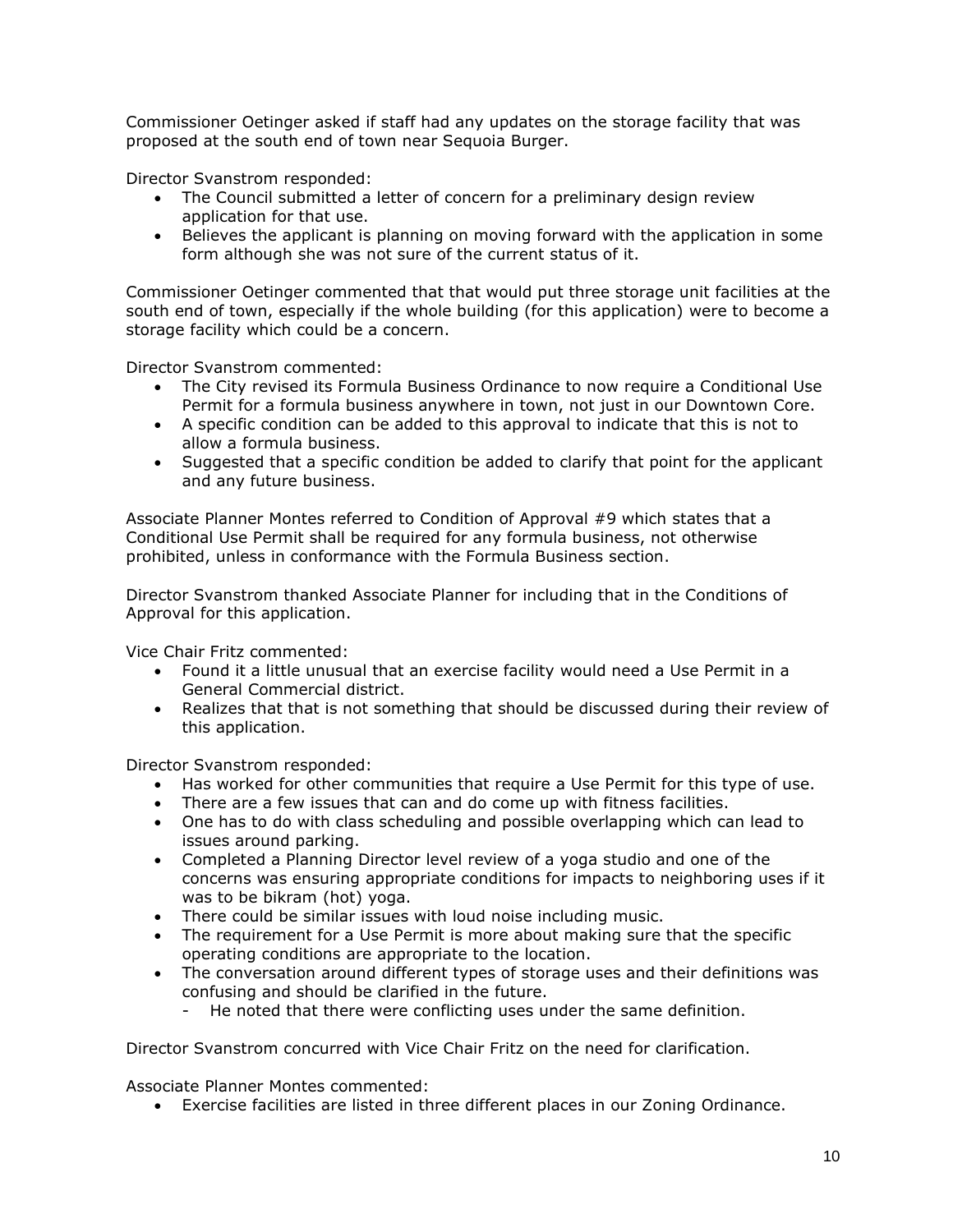- This can be confusion as well, and for that reason it has also been added as a future ZO cleanup item.

Vice Chair Fritz commented that there is a reference to complying with the City of Larkspur's Municipal Code on page 4 from the Building Department.

Associate Planner Montes thanked Vice Chair Fritz for pointing that out.

Vice Chair Fritz referred to Findings of Approval #3 and commented that it refers to an office use which is not mentioned anywhere else in the staff report.

Associate Planner Montes thanked Vice Chair Fritz for catching that as well and commented:

- That reference was a leftover from when he first drafted the Findings of Approval as the initial intent was for the applicant to be looking for an office or retail use while potentially doing the gym and/or personal storage facility.
- Office uses are allowed in the district without the need for a Use Permit.
- That reference should be stricken if the Commission decides to act on this.

Commissioner Kelley commented:

- The Commission had not talked about the compatibility of this use with the neighborhood (residential, automotive repair, tire shop, et cetera).
- The automotive repair and tire shop that are next door have a higher risk of toxic chemicals being released
- Suggested that some kind of mitigation be included to ensure that air doesn't get drawn into the ventilation system or if in fact, increased filtration is necessary.

Director Svanstrom responded that the applicant may be able to address those concerns.

Hearing nothing further, Vice Chair Fritz asked if the applicant wished to make a presentation.

The applicant, Mr. Moaveni, gave a brief presentation and was available for questions.

The Commission asked questions of Mr. Moaveni.

Vice Chair Fritz opened the public hearing.

Robert Jacob commented that he was present to observe the process and had no comment on this item.

A woman named Anita commented that she was present to observe the process and had no comment on this item.

Hearing nothing further, Vice Chair Fritz closed public comment and asked for Commission deliberation.

Commissioner Douch commented:

- Considering the application generally, based on what he has heard, the storage use, whether occupying part of all the facility, sounds like an appropriate use which he did not have any concerns over.
- Sues Circuit itself sounds like an okay use.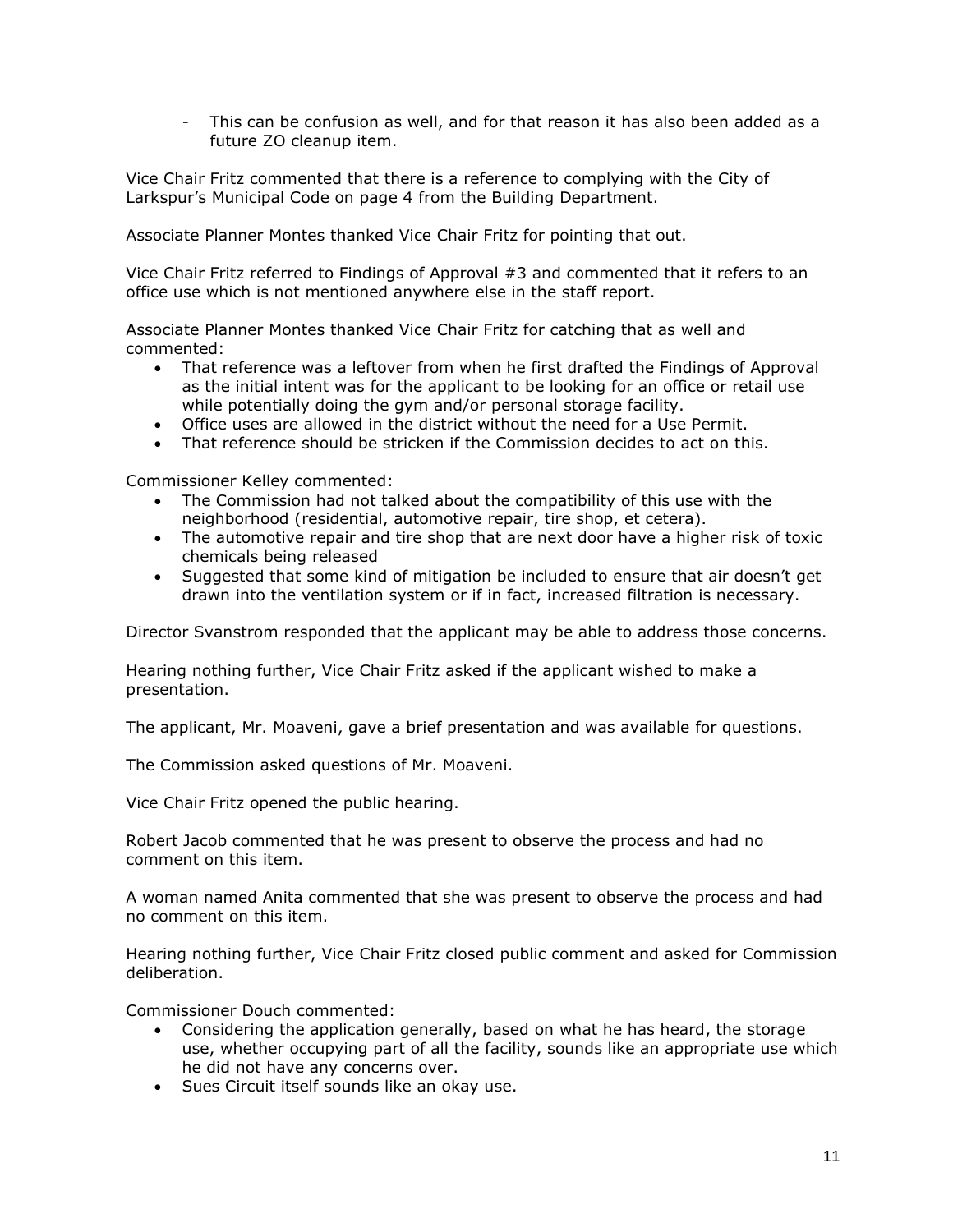- Expressed being supportive of allowing Sues Circuit to operate either 24-hours or extended hours so they can serve their clientele.
- Expressed having a slight issue with granting a Use Permit for a 24-hour gym in this location from a cart blanch point of view.
- While Sues Circuit may be an appropriate use for the neighborhood, a 24 Hour Fitness or gym like it may generate more noise and more traffic and would be less easy to regulate.
- While he understands that a Conditional Use Permit would be needed for a formula business, he expressed being reluctant to approve a fitness facility here that can be open for 24-hours per day.
- Could be comfortable with granting approval if they could condition the use to Sues Circuit as the specific tenant, if possible.
- Otherwise he would be willing to grant specific hours of operation to accommodate Sues Circuit clientele.
- Generally, in favor of both uses.
- 24-hours per day hours of operation for a more conventional gym is a concern to him.

Commissioner Haug commented:

- Both uses sound like they fit the zoning.
- Interested in limiting the hours while still providing some flexibility given the demographic of their clientele.
- Echoed Commission Douch's comments on not wanting to grant a Use Permit for a 24-hour gym cart blanch which could allow another type of gym facility that may overwhelm the space.

Commissioner Kelley commented:

- Agreed with fellow Commissioners.
- Her preference would be to see retail int his location.
- The fact that it is located next to an automotive repair facility makes it less appealing for retail.
- In terms of hours, likes requiring some sort of break rather than allowing it to be open 24-hours.
- In general, agrees with limiting the hours of operation for the fitness use.
- Expressed concerns about opening up the fitness use to a larger formula business like 24 Hour Fitness.

Commissioner Lindenbusch commented:

- Agreed with the concern about having a 100% storage facility resulting in a bit of a dead space on the corridor of the southern gateway that has been identified in the General Plan as an area of economic vitality.
- Inclined to support approval of the long-term storage facility that sticks with the original allocation of 1,172 sq. ft.
- Primary concern with the recommended conditions of approval is Condition of Approval #3 as 6 a.m. to 10 p.m. seems a little bit like arbitrary numbers given the noise limits that are stipulated.
- It would make sense to limit this use to daytime hours.
- Supports the addition of a 24-hour gym in Sebastopol.
- The current location of Sues Circuit is directly across the street from where the applicant is asking for it to be moved.
- A gym facility with longer hours would be appropriate, provided that security would be sufficient for the space.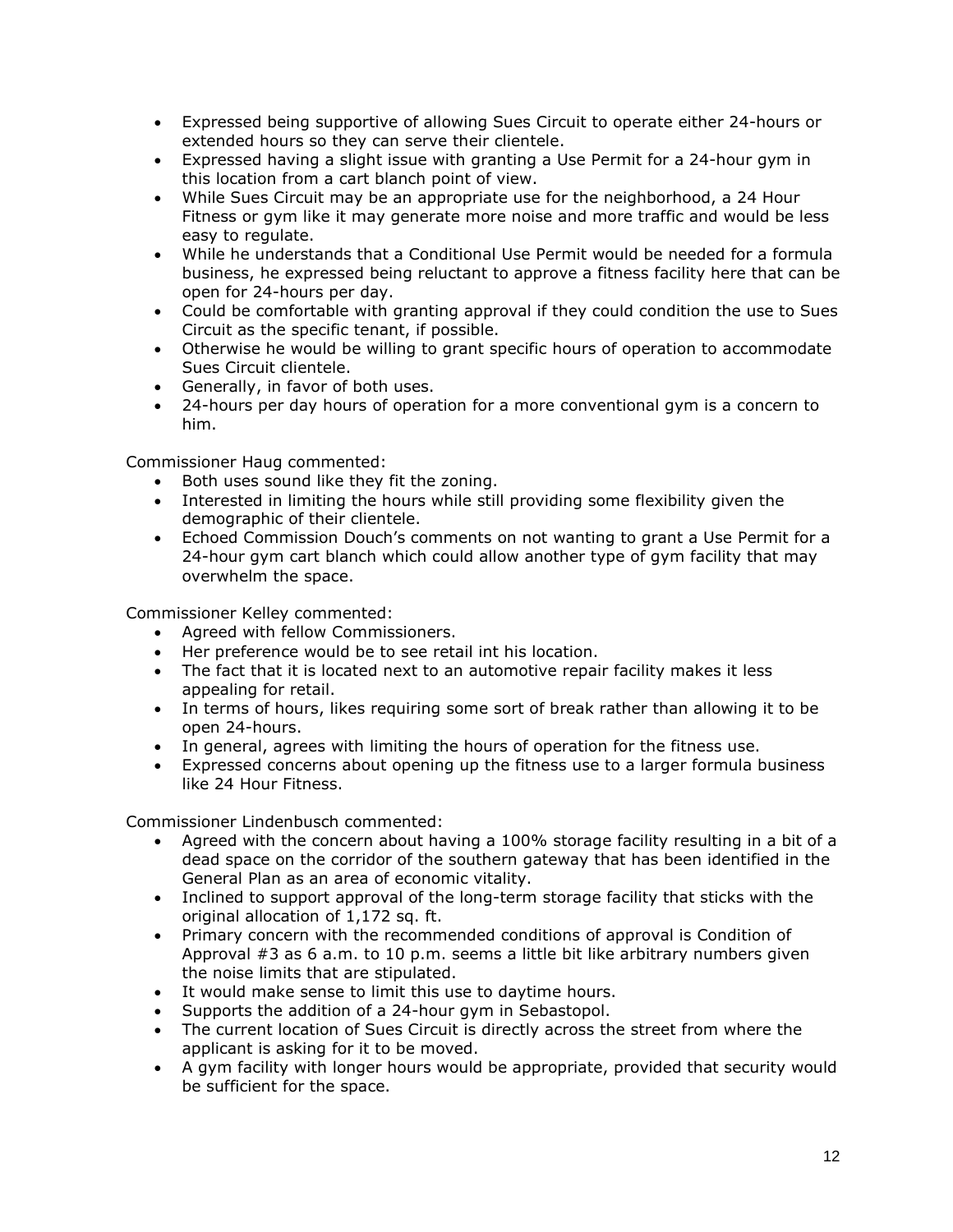- Cannot necessarily assume that this application will indefinitely be for Sues Circuit as the applicant noted, or even that it will be for a primarily senior clientele moving forward.
- This town has a fair share of super commuters, people who commute very far distances, and people who work out before 6 a.m. and after 10 p.m.
- A 24-hour business model might be able to allow for greater competition in terms of finding a tenant for the space thus allowing lower membership rates just because the business model would allow for that which is an important consideration.
- As it stands, most of the fitness facilities in Sebastopol to date are geared to a more senior clientele.
- Even if we are not going to go for 24-hours, extending a little beyond 6 a.m. to 10 p.m. would be appropriate especially in that it would be able to compete a bit more with some of the 24-hour facilities we see in Santa Rosa and Rohnert Park because that is where a lot of our population is going to work out at this point.
- Would support extending morning operating hours to as early as 4 a.m. for counter commuters, if the Commission is not in support of a 24-hour model.

Commissioner Oetinger commented:

- It is difficult to evaluate this application based on a lack of information in terms of what type of storage facility or gym is planned.
- It would be a shame for the whole facility to be turned into storage because doing so would mean that we would lose that retail potential with the big storefront windows.
- Perhaps another smaller use, other than a gym, could fit in there to offer some opportunity for retail.
- If the application is for all storage, she could probably live with it since it's specialized air-conditioned storage.
- Regarding the fitness use and the residences behind, there is only one building that is very close to where the gym is.
- As it was pointed out, the building is concrete block and there are no windows on the back or so, except for one door to the storage unit on the side.
- Doubts that any noise from this use would be louder than the noise that comes from being near the highway.
- Open to changing the hours of operation.
- Without knowing who the fitness tenant will be, it seems appropriate to limit the opening hours to 5:00 or 6:00 a.m. and leaving the closing hour at 10:00 p.m.
- If Sues Circuit is the tenant and they decided that they would like their opening hours to begin at 4:00 a.m.to accommodate their clientele that can be looked at.

Vice Chair Fritz commented:

- Does not support this being a 100% storage facility as it would be dead space as pointed out in the staff report.
- Would like to see a more active use in the facility.
- Does not support the possible future conversion to 100% storage.
- Does not have a concern about 24-hour operating hours for the fitness use.
- A 24-hour fitness facility is something that is lacking in town.
- The Commission reviewed a proposal for an Anytime Fitness and during that time he had a lot of people come up to him and tell him that they were looking forward to having a 24-hour gym in town.
- People are going to Santa Rosa and Rohnert Park for 24-hour gyms.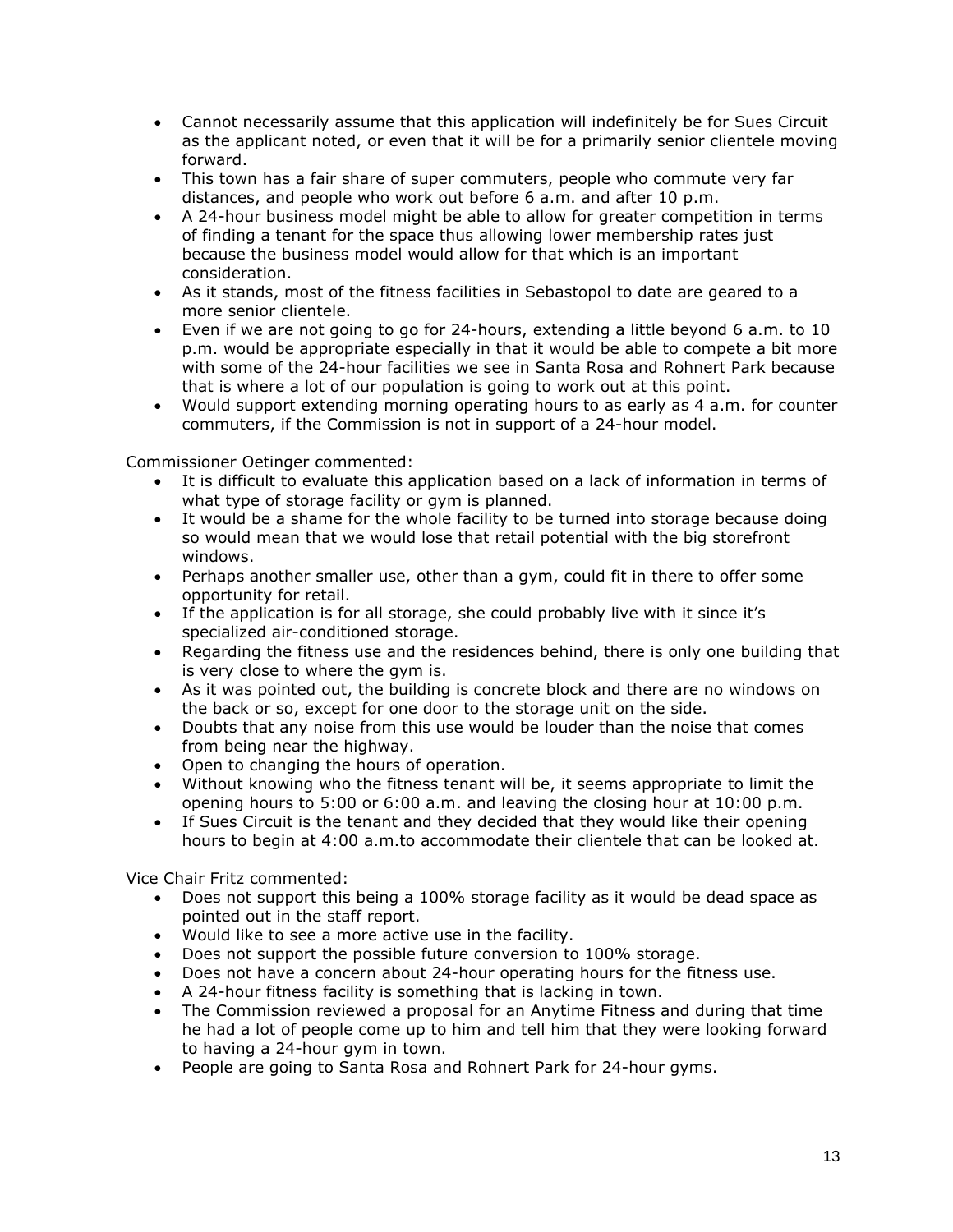- In addition to commuters, there are people that work different shifts that may get off work at 11 p.m. or midnight and want to go work out before returning home but they can't do that here.
- There is a need for a 24-hour fitness facility in town.
- Is not opposed to this being a 24-hour facility.
- Cannot imagine a large number of people working out here at late night or early morning hours.
- Does not see this use as something that would generate any more noise than what can be heard off the highway nearby during late night or early morning hours.
- If not a gym, there should be some other use rather than this becoming a 100% storage facility.

Commissioner Douch commented:

- It is great to hear everybody's thoughts.
- The utility and need for a 24-hour fitness facility does exist.
- Given that a formula business would have to come back to the Commission for a Use Permit, there is an opportunity to attach particular conditions at that time to ensure it wouldn't become a nuisance.
- His concern about allowing this fitness facility to operate 24-hours might be misjudged.
- Agrees with Vice Chair Fritz on the need to accommodate a use that would be more than just 100% storage.
- Granting a 24-hour fitness facility a Use Permit seems like an appropriate compromise.
- Almost every nearby residence is setback from this facility.
- There is a vacant property adjacent to this to the south.
- This is a commercial corridor.
- On balance, he would be inclined to approve the application as submitted for the dual use.
- Would want to reference and reinforce that Condition #9 is very important.

Associate Planner Montes commented:

• Because the Commission seems to be somewhat favorable to the 24-hour use, he suggested adding a Condition that would limit classes to daytime hours.

Vice Chair Fritz responded that he would be okay with limiting the classes to 5:00 a.m. or 6:00 a.m. to 10 p.m. or something along those lines.

Commissioner Douch commented that he would be in support of that as well.

Director Svanstrom noted the requirement for a good neighbor policy so that if there are concerns related to noise (car doors slamming, etc.) the City would be able to work with the applicant on addressing that with their customers.

Commissioner Oetinger noted the need to clarify Condition #8 if the Commission is considering extending the hours for the fitness use to 24 hours.

Vice Chair Fritz concurred.

Chair Douch made a motion to approve the application with the fitness facility and 1,172 sq. ft. storage facility as submitted with the following:

• The 24-hour gym use should limit the classes between the hours of 6:00 a.m. to 10:00 p.m.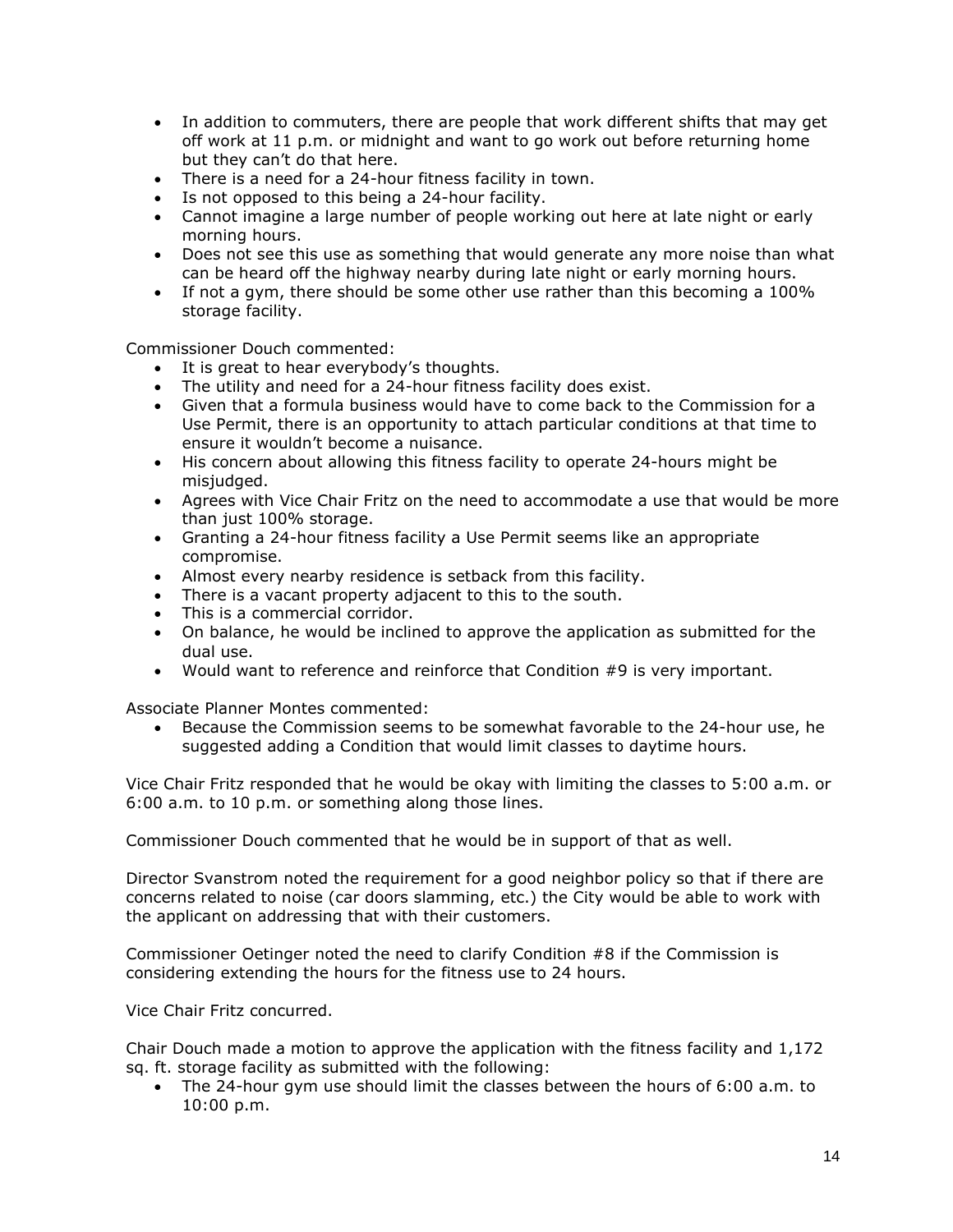Commissioner Oetinger seconded the motion.

Director Svanstrom asked if Commissioner Douch's motion was to include the modification about no afterhours access to the storage area being allowed to Condition #8.

Commissioner Douch responded in the affirmative and commented that the storage use would have the hours as outlined in the application of 8:00 a.m. to 6:00 p.m.

Commissioner Oetinger clarified that the correct figure would be shown for Condition #4.

Director Svanstrom responded in the affirmative and noted that the square footage would be shown as 1,172 sq. ft.

Commissioner Kelley asked about the possibility of having it turn into 100% storage.

Vice Chair Fritz commented that there is a specific Condition which states that the storage facility shall not exceed 1,172 sq. ft.

Commissioner Kelley thanked Vice Chair Fritz for that clarification.

Vice Chair Fritz referred to Conditions of Approval #17, 18 and 20 and noted redundancies between them.

Director Svanstrom responded:

- These Conditions of Approval are meant to be advisory while letting them know our regulations.
- Referred to Condition of Approval #18 and commented that a licensed architect is required because it is for a commercial building.
- Condition of Approval #20 is outlining those requirements because a lot of applicant's do not necessarily know that.

Hearing nothing further, the Commission voted on the motion as follows:

AYES: Vice Chair Fritz, and Commissioners Oetinger, Douch, Kelley, Lindenbusch, and Haug NOES: None ABSTAIN: Chair Fernandez ABSENT: Commissioner Wilson

Director Svanstrom commented that she expected to know when the next Planning Commission meeting would be held (either June 23<sup>rd</sup> or July 14<sup>th</sup>) within the next day or two.

Commissioner Kelley asked if the virtual meeting format was expected to continue.

Director Svanstrom responded that the virtual format is expected to continue for the next few meetings, at least, due to technical issues such as separation for the Commission, staff, and members of the public.

**9. ADJOURNMENT:** Vice Chair Fritz adjourned the meeting at 8:59 p.m. The next regularly scheduled Planning Commission meeting will take place on Tuesday, June 23, 2020 at 7:00 p.m.

Respectfully Submitted By: